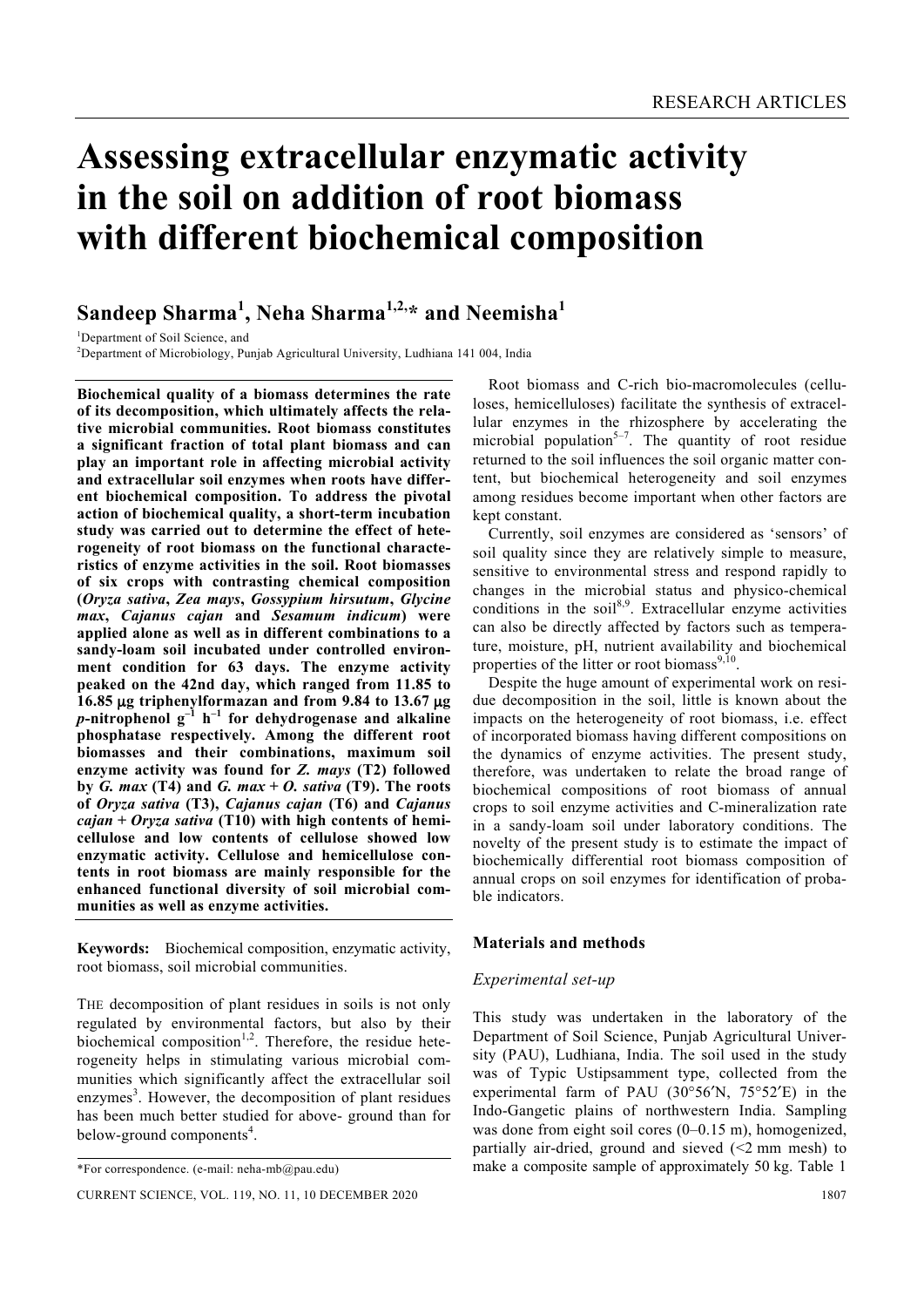shows the physical and chemical characteristics of the sampled soil.

 Six representative plants species (main crops or cover crops) of agricultural systems in India, including two Poaceae (maize, rice), two *Fabaceae* (soybean, pigeonpea), one *Malvaceae* (cotton) and one *Pedaliaceae*  (sesame) were selected for the study (Table 2). The root biomass was sampled using the excavation method, separated manually, dried and cut into 1 cm length for the study at the start of senescence during the growing season for the root system mass. A sub-sample of each was also dried at 60°C, ground and used for chemical analysis (macro- and micro-nutrients; determined using ICAP elemental analysis) (Table 3). Cellulose and hemicellulose contents were estimated by proximate analysis using neutral digestion method<sup>11</sup>.

 The experiment was laid out in a completely randomized design with three replicates per treatment. The roots were added at the rate equivalent to 1.0% (except control), either alone or in a combination of  $1:1$  (w/w dry-weight basis) in polypropylene pots containing 400 *g* soil. The 11 treatments consisted of an unamended soil (control) and different root biomasses either used alone or in combinations (Table 2). The base of the pot was tapped firmly to allow the contents to settle, moistened to field capacity (20% w/w) and maintained in a moist aircirculating chamber at 30°C throughout the 63-day duration of the experiment.

### *Measurement of soil enzymatic activities and C mineralization*

Soil sampling was done from the treatments at time intervals of 1, 3, 7, 14, 21, 28, 42 and 63 days after incubation (DAI), and stored at 4°C immediately for subsequent

**Table 1.** Initial physico-chemical characteristics of the experimental soil

| Value      |
|------------|
| 7.6        |
| 0.28       |
| 4.2        |
| 87.2       |
| 12.2       |
| 84         |
| 64.4       |
| 24.3       |
| 11.3       |
| Sandy loam |
| 1.40       |
| 0.94       |
| 4.20       |
| 3.33       |
|            |

\*pH, water:soil :: 2 : 1; EC, Electrical conductivity; OC, Organic carbon; N, KMNO<sub>4</sub> oxidizable nitrogen; P, Olsen phosphorus; K, Ammonium acetate exchangeable potassium.

analysis of enzyme activity (dehydrogenase (DHA), alkaline phosphatase (ALP), basal soil respiration (BSR)) to avoid minimum loss after collection.

 DHA activity was determined using the method of Camina et al.<sup>12</sup>. DHA was quantified from 1 g of soil sample using 0.2 ml of 3% triphenyltetrazolium chloride (TTC) and 0.5 ml of 1% glucose solution and incubated at 30°C for 24 h. Next, the triphenyl foramazan (TPF) produced was extracted with 10 ml ethanol and determined spectrophotometrically (485 nm) after 2 h of refrigeration. Each DHA activity measured was the mean of three replicates, and expressed as  $\mu$ g TPF g<sup>-1</sup> h<sup>-1</sup>.

 ALP was assayed on the basis of *p*-nitrophenol (PNP) release after the cleavage of *p*-nitrophenyl phosphate (PNPP) by alkaline phosphomonoesterase. Briefly, ALP activity was measured in 1 g air-dried soil sample incubated in 0.2 ml toluene, 4 ml modified universal buffer (MUB,  $pH = 11$ ) and 1 ml of 0.05 M PNPP solution at  $37^{\circ}$ C for 1 h. The addition of 1 ml of 0.5M CaCl<sub>2</sub> and 4 ml of 0.5 M NaOH helped stop the reaction. Finally, the soil suspension was filtered and the filtrate was analysed for the estimation of PNP content on a spectrophotometer at 420 nm (ref. 13). The activity of alkaline phosphomonoesterase was expressed as  $\mu$ g PNP g<sup>-1</sup> h<sup>-1</sup>.

 BSR of the samples was determined by trapping the evolved  $CO_2$  in NaOH and the unreacted alkali in the  $CO_2$ traps was then back-titrated with  $1 N HCl<sup>14</sup>$ . The CO<sub>2</sub> absorbed in the traps was titrated at 1, 3, 7, 14, 21, 28, 42 and 63 days of NaOH placement. In this method,  $CO<sub>2</sub>$ evolved from each sample was calculated as the difference between the initial  $CO<sub>2</sub>$  concentration and that after each measurement period. BSR was calculated based on cumulative  $CO<sub>2</sub>$  evolution over a 30 day period.

 Soil organic carbon (SOC) was analysed by the Walkley–Black chromic acid wet oxidation method<sup>15</sup> using a diphenylamine indicator. SOC content after oxidation was determined by titration of the excess potassium dichromate using a 0.1 M solution of Mohr's salt.

#### *Statistical analysis*

All the data were analysed using analysis of variance (ANOVA) with IRRISTAT version 5.0. Least significance difference (LSD) at 0.05 level of probability was used to test the significance of differences among treatment means. Relationships between the measured parameters, DHA, ALP, BSR, organic carbon (OC) among different root biomasses and the combination of different species were determined by means of correlation tests (Pearson correlation coefficients), and significance was compared at a level of probability (*P*) of  $\leq 0.05**$  and  $\leq 0.01*$ .

#### **Results and discussion**

Figure 1 shows the chemical compositions of different root biomasses used in the study, which were analysed to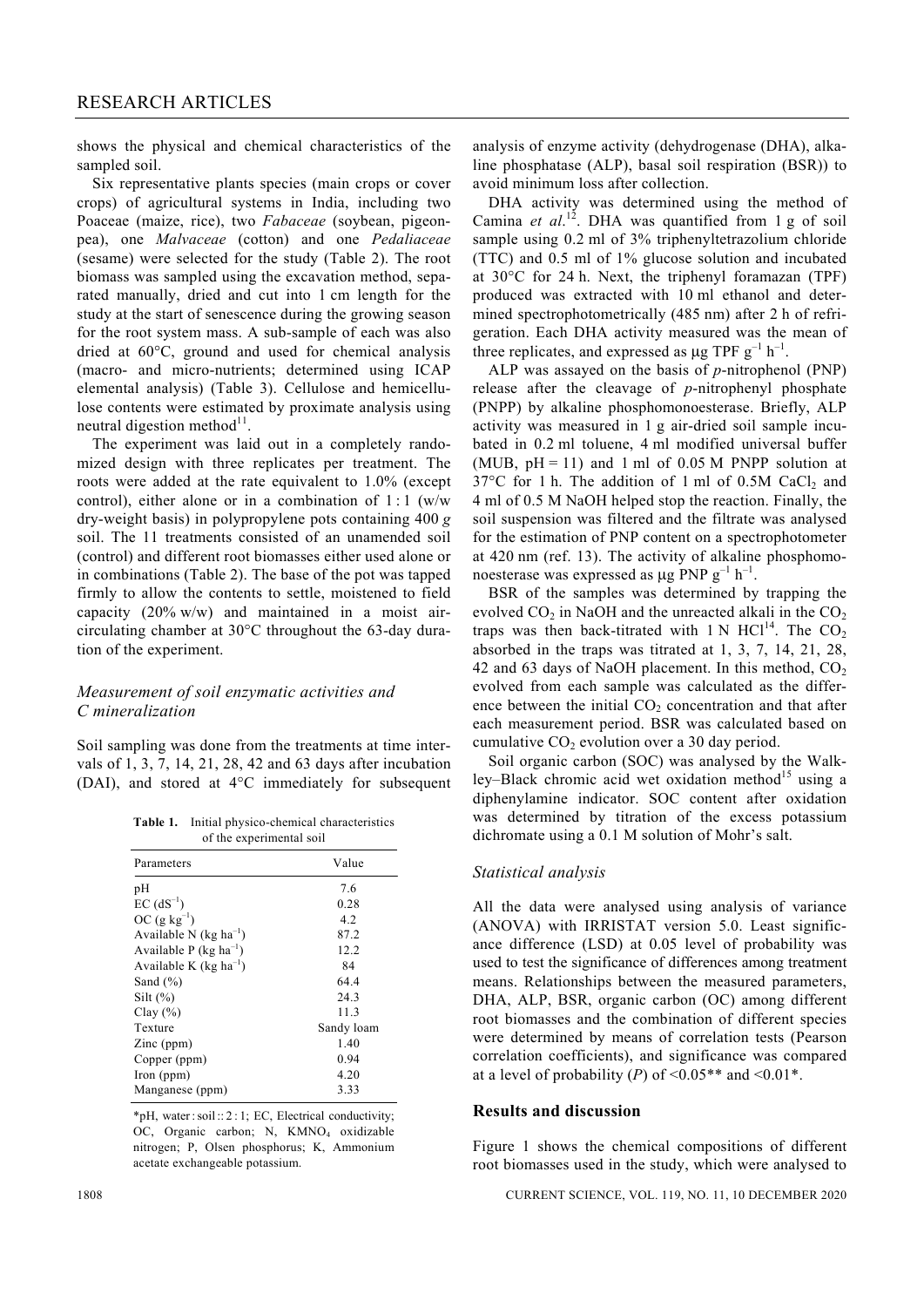| Treatment        | Latin name               | English name       | Family                |
|------------------|--------------------------|--------------------|-----------------------|
| T <sub>0</sub>   |                          | Control            |                       |
| T1               | Gossypium hirsutum       | Cotton             | Malvaceae             |
| T <sub>2</sub>   | Zea mays                 | Maize              | Poaceae               |
| T <sub>3</sub>   | Oryza sativa             | Rice               | Poaceae               |
| T <sub>4</sub>   | Glycine max              | Soyabean           | Fabaceae              |
| T <sub>5</sub>   | Sesamum indicum          | Sesame             | Pedaliaceae           |
| T6               | Cajanus cajan            | Pigeon pea         | Fabaceae              |
| $T7 (=T1 + T2)$  | G. hirsutum $+Z$ . mays  | $Cotton +{maize}$  | Malvaceae + Poaceae   |
| $T8 (= T2 + T3)$ | Z. mays $+$ O. sativa    | $Maize + rice$     | Poaceae + Poaceae     |
| $T9 (=T3 + T4)$  | G. max $+$ O. sativa     | Sovabean $+$ rice  | Fabaceae + Poaceae    |
| $T10 (=T3 + T6)$ | C. cajan + O. sativa     | Pigeonpea $+$ rice | Fabaceae + Poaceae    |
| $T11 (=T3 + T5)$ | S. indicum $+$ O. sativa | $Sesame + rice$    | Pedaliaceae + Poaceae |

**Table 2.** Treatments used in the study and the respective crop descriptions

**Table 3.** Analysis of macro- and micro-nutrient concentrations in different treatments of root biomass

| Root biomass             | $Zn$ (ppm) | Fe (ppm) | $Mn$ (ppm) | $Cu$ (ppm) | N(%) | $P(\% )$ | $K(\%)$ |  |
|--------------------------|------------|----------|------------|------------|------|----------|---------|--|
| G. hirsutum              | 23.9       | 639      | 18.0       | 6.3        | 0.29 | 0.035    | 0.63    |  |
| Z. mays                  | 25.6       | 1285     | 28.0       | 7.8        | 0.33 | 0.037    | 0.83    |  |
| $O.$ sativa              | 145        | 4547     | 127        | 19.8       | 0.66 | 0.031    | 1.06    |  |
| G. max                   | 10.3       | 437      | 16.2       | 8.0        | 0.31 | 0.011    | 0.21    |  |
| S. indicum               | 19.3       | 479      | 14.1       | 6.8        | 0.26 | 0.045    | 1.53    |  |
| C. cajan                 | 17.1       | 400      | 12.2       | 6.3        | 0.46 | 0.027    | 0.55    |  |
| G. hirsutum $+Z$ . mays  | 23.0       | 938      | 24.4       | 6.1        | 0.50 | 0.044    | 0.78    |  |
| O. sativa + Z. mays      | 109        | 3165     | 97.7       | 34.1       | 0.47 | 0.037    | 0.96    |  |
| $G.$ max + $O.$ sativa   | 118        | 2358     | 79.0       | 12.7       | 0.46 | 0.029    | 0.68    |  |
| C. cajan + O. sativa     | 99.0       | 3091     | 77.1       | 9.4        | 0.61 | 0.035    | 0.80    |  |
| S. indicum $+$ O. sativa | 101        | 2069     | 64.5       | 11.0       | 0.46 | 0.045    | 1.42    |  |



Figure 1. Cellulose and hemicellulose content (%) in different root biomasses.

identify the most significant differences among the species. The cellulose content of root residues ranged from 10.4 g  $kg^{-1}$  for rice to 29.4 g  $kg^{-1}$  for soybean, and hemicellulose content ranged from 5.4 g  $kg^{-1}$  for sesamum to  $31.4 \text{ g kg}^{-1}$  for maize (Figure 1). The roots of Poaceae exhibited high variability in their chemical composition

when compared to those of species of other families which are all dicotyledons (Malvaceae, Fabaceae, Pedaliaceae). Conversely, the proportion of hemicellulose in Poaceae was higher than for other species, and the differences in composition among the roots of Poaceae species were lower. Results of the present study confirm our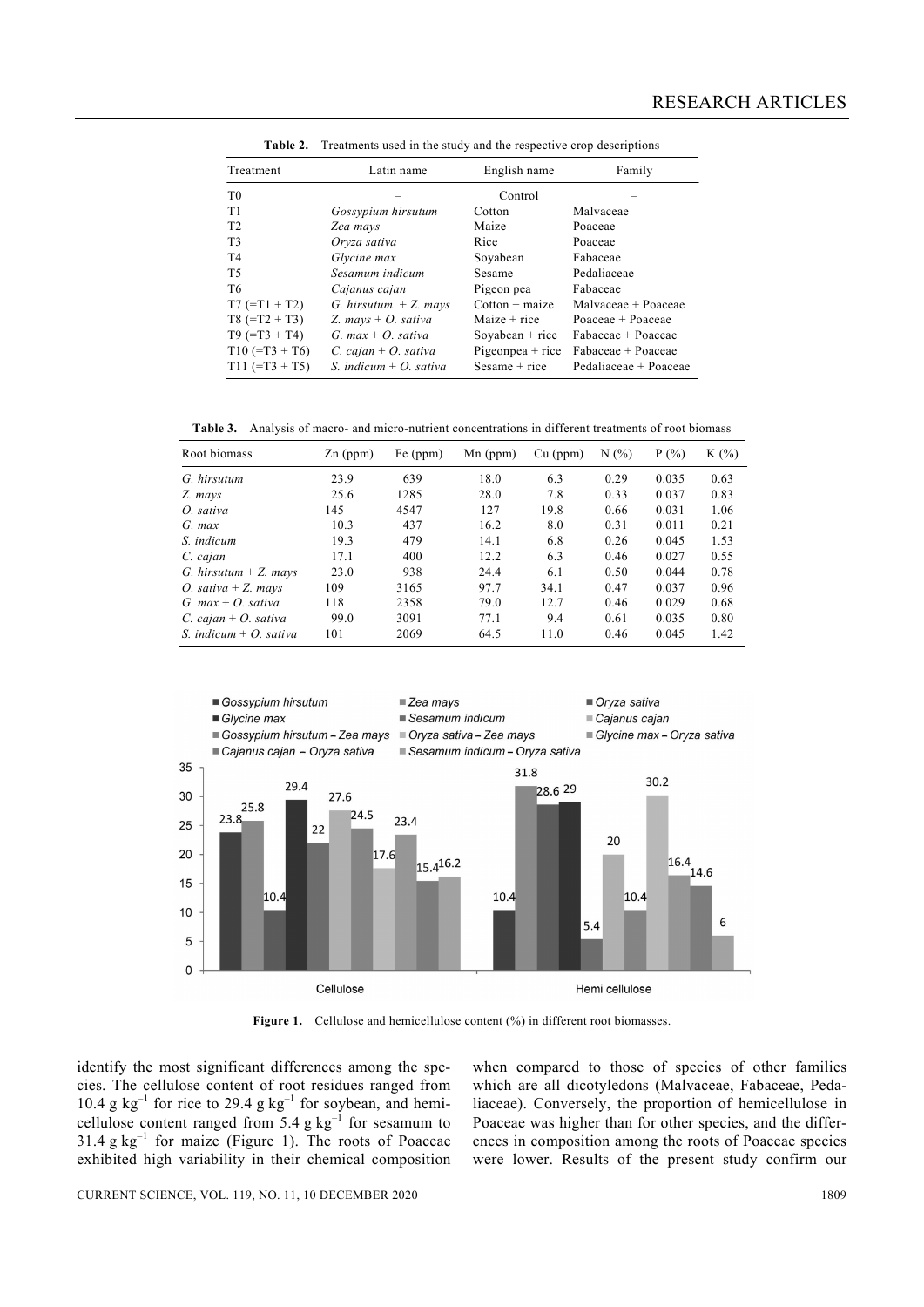| treatments at various days of incubation |           |           |           |           |           |           |       |           |  |
|------------------------------------------|-----------|-----------|-----------|-----------|-----------|-----------|-------|-----------|--|
|                                          | 1st       | 3rd       | 7th       | 14th      | 21th      | 28th      | 42th  | 63th      |  |
| Control                                  | 2.51      | 4.22      | 8.05      | 6.45      | 6.98      | 4.61      | 7.59  | 8.15      |  |
| G. hirsutum                              | 3.49      | 4.31      | 8.74      | 8.11      | 10.31     | 3.68      | 11.85 | 8.72      |  |
| Z. mays                                  | 3.85      | 4.01      | 10.36     | 9.56      | 10.55     | 5.03      | 13.77 | 11.60     |  |
| O. sativa                                | 5.36      | 5.90      | 9.09      | 7.50      | 9.91      | 4.13      | 12.62 | 9.59      |  |
| G. max                                   | 3.86      | 4.71      | 9.24      | 7.19      | 10.66     | 5.03      | 14.35 | 10.82     |  |
| S. indicum                               | 4.28      | 4.87      | 8.98      | 7.44      | 7.31      | 4.78      | 12.11 | 9.51      |  |
| C. cajan                                 | 4.50      | 7.18      | 5.74      | 7.99      | 7.63      | 4.44      | 12.18 | 9.22      |  |
| LSD(0.05)                                | <b>NS</b> | <b>NS</b> | <b>NS</b> | <b>NS</b> | <b>NS</b> | <b>NS</b> | 3.79  | <b>NS</b> |  |
| G. hirsutum $+Z$ . mays                  | 4.98      | 4.40      | 8.23      | 7.92      | 6.84      | 3.85      | 8.41  | 8.22      |  |
| O. sativa $+Z$ . mays                    | 6.48      | 5.65      | 8.50      | 6.71      | 7.47      | 4.54      | 12.21 | 8.91      |  |
| G. max $+$ O. sativa                     | 7.66      | 4.97      | 8.17      | 7.82      | 7.62      | 3.61      | 13.55 | 10.50     |  |
| $C.$ cajan + O. sativa                   | 4.91      | 5.90      | 9.97      | 6.90      | 9.48      | 3.72      | 11.50 | 8.62      |  |
| S. indicum + O. sativa                   | 4.22      | 5.56      | 6.53      | 8.41      | 7.12      | 3.24      | 12.22 | 10.37     |  |
| LSD (0.05)                               | <b>NS</b> | NS        | NS        | <b>NS</b> | <b>NS</b> | NS        | 3.38  | <b>NS</b> |  |
|                                          |           |           |           |           |           |           |       |           |  |

Table 4. Changes in dehydrogenase (μg TPF g<sup>-1</sup> soil h<sup>-1</sup>) activity among different root biomass treatments at various days of incubation

hypothesis that there is a large variation in root biochemical composition among plant species grown under similar conditions, thereby having different decomposition rates. Roumet *et al.*<sup>16</sup> reported that the root tissues of Fabaceae species are characterized by higher total N than those of Poaceae species.

#### *Dehydrogenase activity*

The DHA activity measured among different root biomasses and their combinations varied significantly at day 42 (Table 4). The highest DHA activity was observed in T4 treatment (*G. max*), reaching 14.35 μg TPF  $g^{-1}$  soil h<sup>-1</sup>. followed by T2  $(Z.$  mays), T3  $(G.$  max  $+ O.$  sativa) and the lowest in treatment T0 (control). DHA is an important and one of the most sensitive bioindicators of soil fertility<sup>17</sup>. The higher enzyme activity in T4, T2, T3 can be due to the release of enzymes from roots sustained by root exudates, or as a result of greater microbial activity18. In compound treatments at day 42, addition of *G. max* and *Z. mays* significantly increased DHA activity by 61.1% in treatment T9 and 45.2% in treatment T8 respectively, higher compared to treatment T0. Some studies demonstrated that root decomposition could vary among species depending on their biochemical composition (e.g. cellulose, hemicellulose, polysaccharides, polyphenols and soluble fractions) and microbial community structure<sup>19,20</sup>. The results also showed greater enzymatic activity with high holocellulose (hemicellulose + cellulose) content (Figure 1).

 In each treatment, DHA activity increased with the progression of incubation, but differences were found to be greater in the treatments having high holocellulose content, especially with root biomass of *G. max* and *Z. mays* (Figure 1 and Table 4). During the first seven days, the addition of different root biomasses alone or in combinations increased DHA activity from  $5.74 \pm 0.09$  to

 $10.36 \pm 0.03$   $\mu$ g TPF g<sup>-1</sup> h<sup>-1</sup>, compared to the control  $(8.05 \pm 0.01 \,\mu g$  TPF  $g^{-1}$  h<sup>-1</sup>). However, after 28 days of incubation, significant increase in DHA activity (ranging from  $11.50 \pm 0.01$  to  $13.77 \pm 0.04$  µg TPF g<sup>-1</sup> h<sup>-1</sup>) was observed compared to the control (reaching  $7.59 \pm$ 0.04 μg TPF  $g^{-1} h^{-1}$ ). A reasonable hypothesis could be that higher  $C : N$  ratio of root biomass leads to slow decomposition rate and hence less DHA than in the control soils studied.

#### *Alkaline phosphatase activity*

The ALP activity from root biomass varied significantly among the treatments both in terms of species used and incubation time. The ALP activity among treatments showed significant increase on day 7, ranging from  $6.56 \pm 0.03$  to  $9.20 \pm 0.02$  µg PNP g<sup>-1</sup> h<sup>-1</sup> over the control  $(6.43 \pm 0.03 \,\mu g$  PNP g<sup>-1</sup> h<sup>-1</sup>), suggesting increased availability of substrate in the soil. The results were found to be consistent with several studies on the increase in ALP activity with amendment of any organic matter $2^{1,22}$ .

 The ALP activity showed an increasing trend with the period of incubation throughout the experiment. With progression of the incubation period, the activity in treatment T3 was higher compared to the other treatments up to 63 days throughout the experiment. Among the different root biomasses and compound treatments, higher ALP activity was recorded in T3 (*O. sativa*), T9 (*G.*   $max + O$ *. sativa*) and T10 (*C. cajan* + *O. sativa*) with values  $14.0 \pm 0.02$ ,  $13.53 \pm 0.01$  and  $13.51 \pm 0.01$  µg PNP  $g^{-1}$  h<sup>-1</sup> at day 63 respectively, followed by T4, T6 and T11 (13.0, 12.9 and 13.25  $\mu$ g PNP g<sup>-1</sup> h<sup>-1</sup> respectively). The lowest activity (8.41  $\mu$ g PNP g<sup>-1</sup> h<sup>-1</sup>) was recorded in T0 (control). Higher activity of phosphatase enzyme in *O. sativa* (paddy biomass) might be due to the organic acids produced during decomposition, which in turn increased SOC and nitrogen<sup>23,24</sup>. Another reason for higher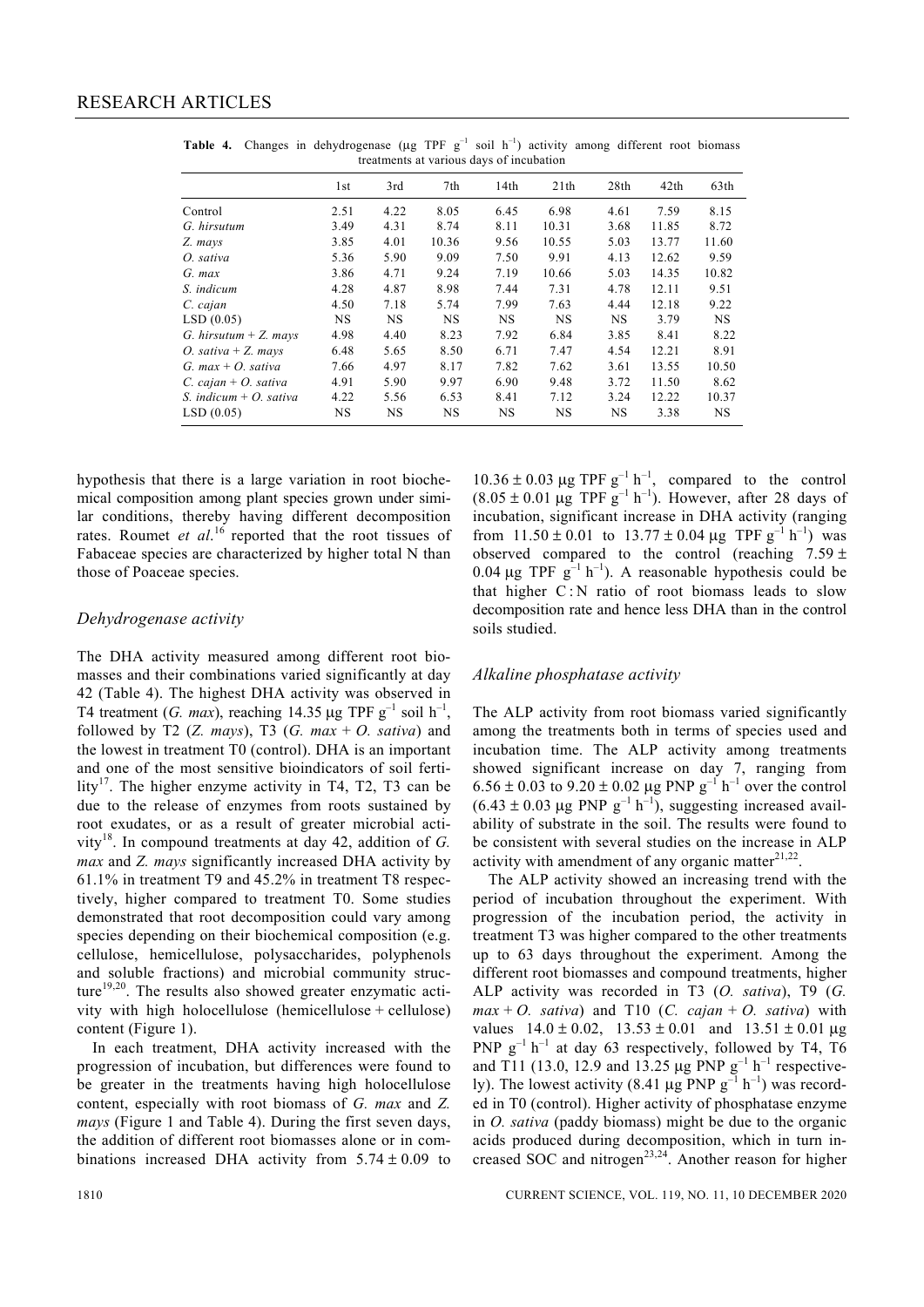|                          | 1st       | 3rd       | 7th  | 14th | 21th  | 28th  | 42th  | 63th  |
|--------------------------|-----------|-----------|------|------|-------|-------|-------|-------|
| Control                  | 4.00      | 5.33      | 6.43 | 8.46 | 6.60  | 7.52  | 5.01  | 8.41  |
| G. hirsutum              | 4.68      | 5.75      | 6.71 | 9.65 | 9.22  | 9.84  | 6.66  | 11.6  |
| Z. mays                  | 4.71      | 5.59      | 7.66 | 10.7 | 10.78 | 10.69 | 8.25  | 12.7  |
| O. sativa                | 4.47      | 7.00      | 7.73 | 11.0 | 12.68 | 11.41 | 9.18  | 14.0  |
| G. max                   | 4.46      | 5.07      | 6.56 | 9.71 | 12.20 | 9.81  | 7.86  | 13.0  |
| S. indicum               | 3.76      | 5.31      | 6.76 | 8.98 | 9.92  | 10.46 | 6.08  | 12.8  |
| C. cajan                 | 3.00      | 6.58      | 7.57 | 10.9 | 11.66 | 10.78 | 8.11  | 12.9  |
| LSD(0.05)                | <b>NS</b> | <b>NS</b> | 0.94 | 1.54 | 2.30  | 1.05  | 1.95  | 2.93  |
| G. hirsutum + Z. mays    | 3.52      | 6.17      | 7.44 | 10.0 | 9.44  | 10.37 | 6.40  | 10.37 |
| $O.$ sativa + Z. mays    | 3.90      | 5.99      | 7.34 | 10.3 | 11.51 | 12.25 | 7.51  | 12.16 |
| G. max $+$ O. sativa     | 4.34      | 6.14      | 7.91 | 10.3 | 10.05 | 13.67 | 8.78  | 13.53 |
| $C.$ cajan + $O.$ sativa | 4.21      | 6.67      | 9.20 | 11.5 | 10.68 | 12.19 | 10.12 | 13.51 |
| S. indicum + O. sativa   | 3.69      | 6.50      | 7.78 | 11.5 | 9.53  | 12.10 | 8.63  | 13.25 |
| LSD (0.05)               | <b>NS</b> | NS        | 1.03 | 1.31 | 2.20  | 2.39  | 2.02  | 1.69  |
|                          |           |           |      |      |       |       |       |       |

**Table 5.** Changes in alkaline phosphatase ( $\mu$ g PNP  $g^{-1}$  h<sup>-1</sup>) activity among different root biomass treatments at various days of incubation

ALP activity at 63 days of incubation may be due to high amounts of microbial biomass produced during the decomposition of paddy straw by autochthonous microorganisms. ALP activity increases when there is equilibrated balance between added carbon and nitrogen<sup>25</sup>. Addition of organic manure to the soil leads to enhanced SOC status and microbial biomass, which subsequently enhances soil enzyme synthesis and accumulation. Increase in soil enzyme activity with the application of organic manure soil was reported by Goyal *et al.*26 and Dinesh *et al.*<sup>27</sup>. In all the treatments, the mean enzymatic activity increased significantly from 7 to 63 days. The highest value of ALP was recorded at day 63 in all the treatments. There was significant decrease in enzyme activity from day 21 to day 28, which may be due to temporal variations. This has also been reported by Nannipieri *et al*. 28, who confirmed that temporal variations in the activity of these enzymes were due to their differential production rates, as influenced by the physiological age of different groups of microorganisms present in the soil. The activity of alkaline phosphatase (APPA) is also an important biological indicator of soil fertility<sup>29,30</sup>. Like DHA, application of different types of root biomass positively influenced soil APPA. Maximum increase in APPA was observed up to 21 DAI in soil amended with different individual root biomasses, whereas it extended up to the 28 DAI under different combinations of root biomass. Among the root biomasses, rice and soybean showed highest increase (85–92%) in APPA at 21 DAI, and their combination (80%) at 28 DAI over control (Table 5). The possible reasons can be the synergistic effect of root residues in the mixture, which promote bacteria and fungi as they make available P by secreting enzyme  $ALP<sup>31</sup>$ . The organic P fraction in the soil organic matter is the main substrate for APPA to increase P supply in both natural and agricultural ecosystems. The inorganic fraction of soil P easily forms insoluble complexes with

cations, and/or incorporated into organic matter by microbes<sup>32,33</sup>

#### *Basal soil respiration*

BSR, measured in terms of  $CO<sub>2</sub>$  evolution and  $O<sub>2</sub>$  consumption by the soil is frequently used for the determination of microbial activity in the soil. The rate of soil respiration was significantly affected by different root residues and their combinations (Table 6). Similar to DHA and APPA, highest respiration was observed in soil amended with maize followed by soybean among different root residues. Cumulative BSR in control was 176 mg CO<sub>2</sub>–C g<sup>-1</sup> soil day<sup>-1</sup>, which increased to 492 and 486 mg  $CO<sub>2</sub>–C g<sup>-1</sup>$  soil day<sup>-1</sup> in maize and soybean respectively. Application of crop residues varying in biochemical composition would be expected to increase the soil biological activity and promote microorganisms due to increased C and N in the soil depending on the carbon source in the residue<sup>34,35</sup>. BSR as measured by  $CO<sub>2</sub>$  production was related mainly to holocellulose content of different root residues. Both maize and soybean roots contained maximum cellulose content. Among different mixtures of root residues, highest BSR was observed in legumes–cereals than cereal-based combinations due to higher content of cellulose in legumes compared to cereal residues. BSR in residue amended soils was very low during initial days of incubation which could be due to the potential of the residue to overcome the obstinacy of the native microorganisms in the soil, because it usually acts as a buffer against soil inoculants $36$ .

 The present study showed the same pattern of decomposition of residues at varying rates, of which soybean and maize roots had high holocellulose content and showed greater enzymatic activity compared to the other root residues. Root biomasses from different plant species are known to differ in their cellulose and hemicellulose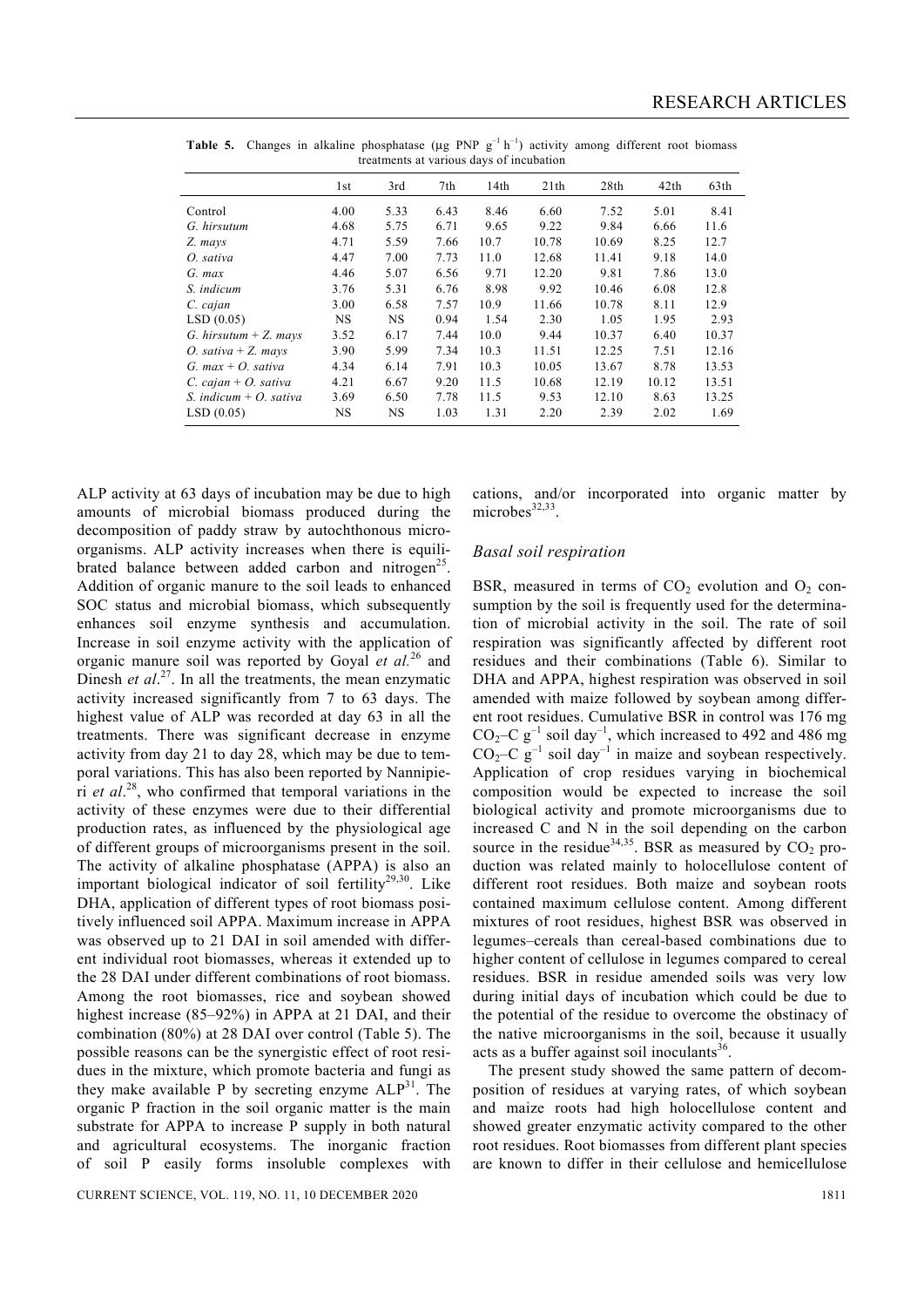|                          | 7th   | 14th  | 21th  | 28 <sub>th</sub> | 42th  | 63th  |
|--------------------------|-------|-------|-------|------------------|-------|-------|
| Control                  | 111.8 | 126.0 | 138.1 | 148.3            | 165.6 | 172.8 |
| G. hirsutum $-Z$ . mays  | 286.9 | 349.3 | 384.3 | 421.0            | 453.8 | 478.6 |
| O. sativa – $Z$ . mays   | 307.1 | 367.6 | 400.6 | 436.7            | 469.2 | 500.1 |
| $G.$ max $-$ O. sativa   | 297.0 | 355.7 | 395.0 | 431.9            | 463.0 | 491.3 |
| $C.$ cajan – $O.$ sativa | 324.5 | 384.5 | 424.4 | 464.4            | 502.1 | 529.4 |
| S. indicum $-$ O. sativa | 283.3 | 336.4 | 375.2 | 412.6            | 445.6 | 470.1 |
| LSD(0.05)                | 54.0  | 51.3  | 51.3  | 51.4             | 52.5  | 55.7  |
| G. hirsutum $-Z$ . mays  | 286.9 | 349.3 | 384.3 | 421.0            | 453.8 | 478.6 |
| O. sativa – $Z$ . mays   | 307.1 | 367.6 | 400.6 | 436.7            | 469.2 | 500.1 |
| $G.$ max $-$ O. sativa   | 297.0 | 355.7 | 395.0 | 431.9            | 463.0 | 491.3 |
| $C.$ cajan – $O.$ sativa | 324.5 | 384.5 | 424.4 | 464.4            | 502.1 | 529.4 |
| S. indicum $-$ O. sativa | 283.3 | 336.4 | 375.2 | 412.6            | 445.6 | 470.1 |
| LSD(0.05)                | 51.4  | 50.9  | 51.0  | 50.5             | 51.5  | 52.5  |

**Table 6.** Changes in cumulative soil respiration as influenced by root biomass of different species and their combinations

**Table 7.** Changes in cumulative organic carbon content as influenced by root biomass of different species and their combinations

|                            | 1st   | 3rd   | 7th   | 14th           | 21th  | 28th           | 42th  | 63th           |
|----------------------------|-------|-------|-------|----------------|-------|----------------|-------|----------------|
|                            |       |       |       | 0.48           |       | 0.43           |       | 0.50           |
| Control                    | 0.535 | 0.508 | 0.534 | 8              | 0.506 | 6              | 0.534 | 8              |
| G. hirsutum                | 0.833 | 0.724 | 0.773 | 0.69           | 0.660 | 0.56           | 0.714 | 0.68           |
|                            |       |       |       | 4              |       | $\mathbf{0}$   |       | $\overline{4}$ |
|                            |       |       |       | 0.84           |       | 0.80           |       | 0.86           |
| Z. mays                    | 0.958 | 0.861 | 0.920 | 2              | 0.850 | 6              | 0.848 | 8              |
|                            |       |       |       | 0.72           |       | 0.61           |       | 0.70           |
| O. sativa                  | 0.883 | 0.855 | 0.701 | 1              | 0.732 | 6              | 0.724 | $\tau$         |
|                            |       |       |       | 0.72           |       | 0.64           |       | 0.74           |
| $G.$ max                   | 0.886 | 0.855 | 0.838 | $\tau$         | 0.739 | 8              | 0.743 | $\overline{0}$ |
|                            |       |       |       | 0.72           |       | 0.65           |       | 0.74           |
| S. indicum                 | 0.925 | 0.888 | 0.845 | $\overline{4}$ | 0.768 | 8              | 0.793 | $\tau$         |
|                            |       |       |       | 0.77           |       | 0.69           |       | 0.79           |
| C. cajan                   | 0.938 | 0.960 | 0.907 | $\mathbf{0}$   | 0.791 | $\overline{4}$ | 0.796 | 6              |
|                            |       |       |       | 0.04           |       | 0.11           |       | 0.05           |
| LSD(0.05)                  | 0.069 | 0.093 | 0.074 | 2              | 0.054 | $\mathbf{0}$   | 0.083 | 4              |
| G. hirsutum $-Z$ . mays    |       |       |       | 0.72           |       | 0.66           |       | 0.71           |
|                            | 0.824 | 0.812 | 0.770 | $\overline{4}$ | 0.676 | 5              | 0.743 | $\tau$         |
|                            |       |       |       | 0.79           |       | 0.72           |       | 0.71           |
| O. sativa – Z. mays        | 0.945 | 0.858 | 0.861 | 3              | 0.804 | $\overline{4}$ | 0.799 | $\mathbf{1}$   |
|                            |       |       |       | 0.69           |       | 0.63           |       | 0.71           |
| G. $max - O$ . sativa      | 0.853 | 0.786 | 0.832 | 1              | 0.699 | $\overline{c}$ | 0.724 | $\tau$         |
|                            |       |       |       | 0.70           |       | 0.67           |       | 0.69           |
| $C.$ cajan – $O.$ sativa   | 0.919 | 0.770 | 0.891 | 1              | 0.755 | 8              | 0.737 | $\overline{4}$ |
| $S.$ indicum $-$ O. sativa |       |       |       | 0.75           |       | 0.68           |       | 0.76           |
|                            | 0.876 | 0.809 | 0.809 | 7              | 0.699 | 1              | 0.773 | 3              |
|                            |       |       |       | 0.04           |       | 0.06           |       | 0.07           |
| LSD(0.05)                  | 0.081 | 0.071 | 0.068 | $\tau$         | 0.046 | $\overline{7}$ | 0.037 | $\overline{c}$ |

content, which in turn will affect the decomposition rate depending on the availability of C and  $N^{37}$ . Among different root biomasses, maize, soybean and maize– soybean combination treatments showed significantly higher DHA compared to other root biomass and their combinations. DHA at 42 DAI significantly increased by 81.4%, 89.1% and 78.5% in maize, soybean and their combination respectively, compared to control.

#### *Organic carbon*

In the soil system, OC is mainly contributed by root decomposition and crop residue incorporation<sup>38</sup>. Biotic interactions in the biochemically different root biomasses have a profound effect on SOC content. Over the incubation period from 7 to 42 days, OC content showed increasing trend (0.701% to 0.920%) compared to control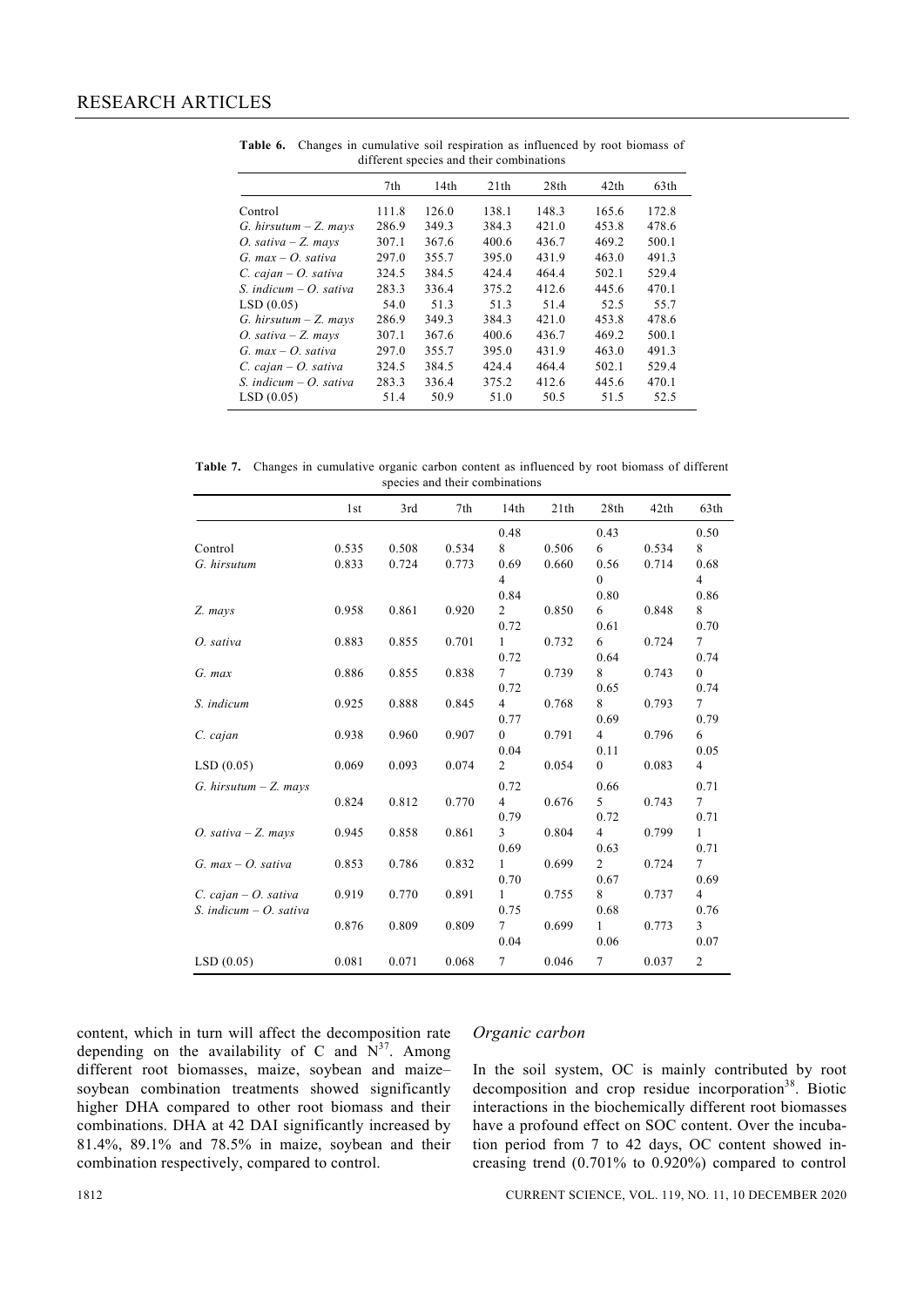|                    | <b>Table 8.</b> Pearson's correlation coefficient among the observed parameters |                                   |                      |                   |            |                                           |                    |                |  |  |
|--------------------|---------------------------------------------------------------------------------|-----------------------------------|----------------------|-------------------|------------|-------------------------------------------|--------------------|----------------|--|--|
|                    |                                                                                 | Root biomass of different species |                      |                   |            | Root biomass of compound treatment system |                    |                |  |  |
| Parameters         | DHA.                                                                            | APPA                              | <b>BSR</b>           | OC.               | <b>DHA</b> | APPA                                      | BSR.               | OС             |  |  |
| DHA<br><b>APPA</b> |                                                                                 | $0.759*$                          | $0.861*$<br>$0.819*$ | $0.849*$<br>0.622 |            | $0.803**$                                 | 0.698<br>$0.786**$ | 0.675<br>0.636 |  |  |

**Table 8.** Pearson's correlation coefficient among the observed parameters

DHA, Dehydrogenase; APPA, Alkaline phosphatase; BSR, Basal soil respiration; OC, Organic carbon.  $*P < 0.01$ ;  $*P < 0.05$ .

(0.534%). The change in OC content during incubation study was found to be higher in maize followed by pigeon pea and least in the soil amended with cotton root biomass, whereas in their combinations, highest change in OC content was in rice–maize followed by sesame–rice and least in soybean–rice incorporated soils (Table 7). The increase in OC content in residue-treated soils can be attributed to the stimulation of growth and activity of microorganisms, resulting in higher production of microbial biomass<sup>39,40</sup>. Higher organic content during the decomposition of different root residues in the present study can be related to specific types of rhizodeposits and plant residues, and therefore can affect carbon content in the soil $41,42$ 

## *Correlation of enzyme activities with soil respiration and soil organic carbon content*

Both DHA and APPA assayed in the study were significantly and positively correlated with OC and BSR (Table 8). The values of correlation coefficient (*r*) for soil enzyme activities ranged from 0.759\* to 0.938\*\*. Significant correlations between enzyme activity and OC observed in this study suggest a general relationship between soil microbiological properties. Accumulation of root biomass improved the OC status of soils, which in turn was reflected in higher soil enzymatic activity<sup>43,44</sup>. It is evident that soil enzymatic activity is strongly correlated with SOC content. The higher OC level can provide enough substrate to support higher microbial activity and hence higher enzyme production<sup>45</sup>.

# **Conclusion**

Soil enzymes activity is sensitive to changes occurring in soil processes due to addition of root biomass having different biochemical composition. Addition of different root biomasses increased soil microbial activity over unamended control. The present study suggests that decomposition of root biomass can be controlled by labile compound present in biochemically different mixtures of root biomass by a broad range of biochemical composition and chemical heterogeneity of the mixtures. Holocellulose content in different root residues was the sole

CURRENT SCIENCE, VOL. 119, NO. 11, 10 DECEMBER 2020 1813

factor that explained the large variability in Cmineralization and enzymes activity in amended soil.

- 1. Cadish, G. and Giller, K. E., *Driven by Nature: Plant Residue, Quality and Decomposition*, CAB International, Wallingford, UK. 1997, p. 409.
- 2. Stemmer, C., Grimm, R. and Grasser, K. D., Occurrence of five different chromosomal HMG1 proteins in various maize tissues. *Plant Mol. Biol.*, 1999, **41**, 351–361.
- 3. Svensson, K. and Pell, M., Soil microbial tests for discriminating between different cropping systems and fertilizer regimes. *Biol. Fertil. Soils*, 2001, **33**, 91–99.
- 4. Zhang, D., Hui, D., Luo, Y. and Zhou, G., Rates of litter decomposition in terrestrial ecosystems: global patterns and controlling factors. *J. Plant Ecol*., 2008, **1**, 85–93.
- 5. DeAngelis, K. M., Lindow, S. E. and Firestone, M. K., Bacterial quorum sensing and nitrogen cycling in rhizosphere soil. *FEMS Microbiol. Ecol.*, 2008, **66**, 197–207.
- 6. Gessner, M. O.*,* Swan, C. M., Dang, C. K., McKie, B. G., Bardgett, R. D., Wall, D. H. and Hättenschwiler, S., Diversity meets decomposition*. Trends Ecol. Evol.*, 2010, **25**, 372*–*380*.*
- 7. Phillips, R. P.*,* Finzi, A. C. and Bernhardt, E. S., Enhanced root exudation induces microbial feedbacks to N cycling in a pine forest under long-term CO2 fumigation*. Ecol. Lett.*, 2011*,* **14**, 187*–* 194*.*
- 8. Baum, C., Leinweber, P. and Schlichting, A., Effects of chemical conditions in re-wetted peats temporal variation in microbial biomass and acid phosphatase activity within the growing season. *Appl. Soil Ecol.*, 2003, **22**, 167–174.
- 9. Sinsabaugh, R. L. *et al.*, Stoichiometry of soil enzyme activity at global scale. *Ecol. Lett.*, 2008, **11**, 1252–1264.
- 10. Baldrian, P. *et al.*, Active and total microbial communities in forest soil are largely different and highly stratified during decomposition. *ISME J.*, 2012, **6**(2), 248–258.
- 11. Van Soest, P. J., Use of detergents in the analysis of fibrous feeds. II. A rapid method for the determination of fiber and lignin. *J. Assoc. Off. Anal. Chem.*, 1963, **46**, 829–835.
- 12. Camiña, F., Trasar-Cepeda, C., Gil-Sotres, F. and Leirós, C., Measurement of dehydrogenase activity in acid soils rich in organic matter. *Soil Biol. Biochem.*, 1998, **30**, 1005–1011.
- 13. Tabatabai, M. A. and Bremner, J. M., Use of *p*-nitrophenyl phosphate for assay of soil phosphatase activity. *Soil Biol. Biochem.*, 1969, **1**, 301–307.
- 14. Alef, K., Basal respiration. In *Method in Applied Soil Microbiology and Biochemistry* (eds Alef, K. and Nannipieri, P.), Academic Press: Harcourt Brace Company, London, UK, 1995, pp. 228–231.
- 15. Walkley, A. and Black, I. A., An examination of Degtjareff method for determining soil organic matter and a proposed modification of the chromic acid titration method. *Soil Sci*., 1934, **37**, 29–37.
- 16. Roumet, C., Lafont, F., Sari, M., Warembourg, F. and Garnier, E., Root traits and taxonomic affiliation of nine herbaceous species grown in glasshouse conditions. *Plant Soil*, 2008, **312**, 69–83.